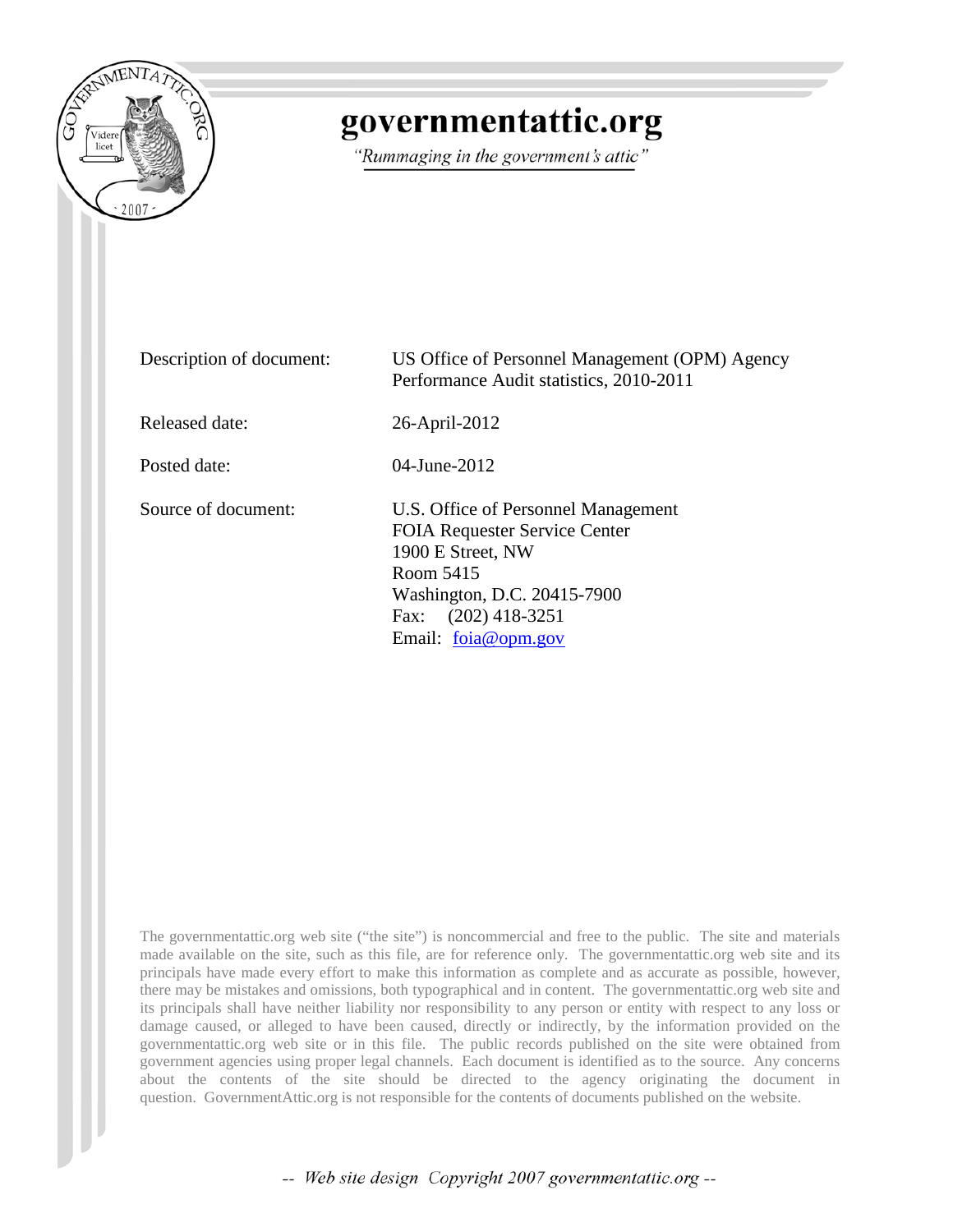From: "Ehrenzeller, Thomas P" Date: Apr 26, 2012 10:23:58 AM Subject: FOIA request 2012-01767

Attached are the two documents you requested, our Agency Performance Audits for 2011 and 2010.

There is no charge for providing these documents.

If you have any questions, please let us know.

Tom Ehrenzeller FOIA Coordinator Retirement Operations U.S. Office of Personnel Management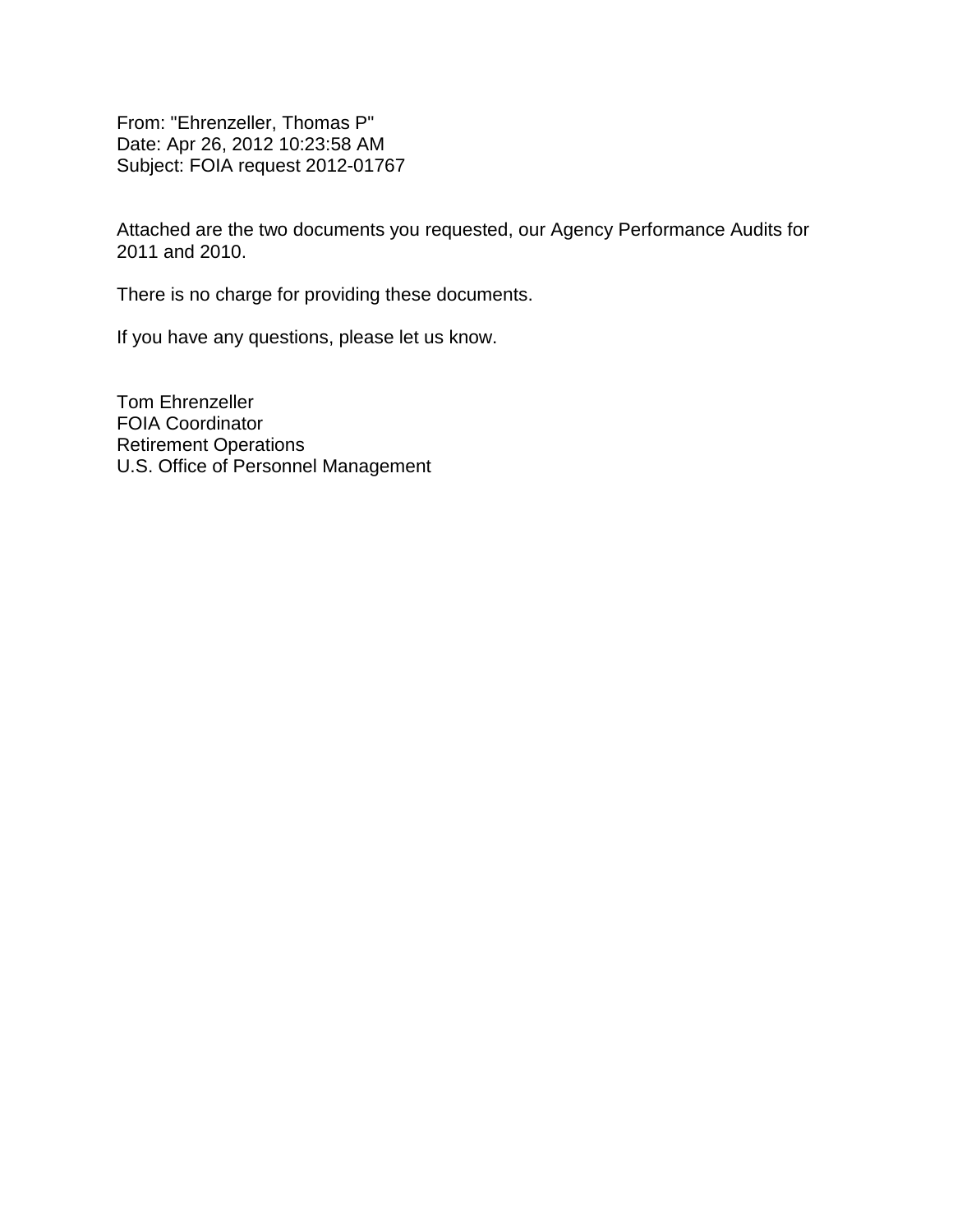| <b>Agency Name</b>                                      | <b>Number</b><br>of Entries | <b>Total</b><br><b>Errors</b> | # of Files<br>with<br><b>Errors</b> | % of Files<br>with<br><b>Errors</b> |
|---------------------------------------------------------|-----------------------------|-------------------------------|-------------------------------------|-------------------------------------|
| DEPARTMENT OF EDUCATION                                 | 8                           | 0                             | 0                                   | 0.00%                               |
| <b>HOUSE OF REPRESENTATIVES</b>                         | 3                           | $\mathbf 0$                   | 0                                   | 0.00%                               |
| NATIONAL AERONAUTICS AND SPACE<br><b>ADMINISTRATION</b> | 22                          | 3                             | 3                                   | 13.64%                              |
| DEPARTMENT OF JUSTICE                                   | 114                         | 21                            | 18                                  | 15.79%                              |
| THE JUDICIARY                                           | 25                          | $\overline{4}$                | 4                                   | 16.00%                              |
| DEPARTMENT OF THE NAVY                                  | 318                         | 60                            | 52                                  | 16.35%                              |
| DEPARTMENT OF THE ARMY                                  | 352                         | 73                            | 59                                  | 16.76%                              |
| ENVIRONMENTAL PROTECTION AGENCY                         | 17                          | 3                             | 3                                   | 17.65%                              |
| UNITED STATES POSTAL SERVICE                            | 812                         | 187                           | 146                                 | 17.98%                              |
| DEPARTMENT OF THE INTERIOR                              | 103                         | 25                            | 20                                  | 19.42%                              |
| DEPARTMENT OF AGRICULTURE                               | 160                         | 39                            | 33                                  | 20.63%                              |
| DEPARTMENT OF THE AIR FORCE                             | 193                         | 53                            | 40                                  | 20.73%                              |
| <b>GOVERNMENT-WIDE</b>                                  | 3458                        | 987                           | 772                                 | 22.33%                              |
| SOCIAL SECURITY ADMINISTRATION                          | 117                         | 32                            | 28                                  | 23.93%                              |
| DEPARTMENT OF TRANSPORTATION                            | 96                          | 28                            | 23                                  | 23.96%                              |
| DEPARTMENT OF THE TREASURY                              | 151                         | 43                            | 37                                  | 24.50%                              |
| DEPARTMENT OF ENERGY                                    | 32                          | 12                            | 8                                   | 25.00%                              |
| DEPARTMENT OF HEALTH AND HUMAN<br><b>SERVICES</b>       | 82                          | 25                            | 21                                  | 25.61%                              |
| DEPARTMENT OF COMMERCE                                  | 23                          | 6                             | 6                                   | 26.09%                              |
| DEPARTMENT OF LABOR                                     | 37                          | 13                            | 10                                  | 27.03%                              |
| DEPARTMENT OF DEFENSE                                   | 99                          | 34                            | 28                                  | 28.28%                              |
| DEPARTMENT OF HOMELAND SECURITY                         | 134                         | 52                            | 39                                  | 29.10%                              |
| DEPARTMENT OF VETERANS AFFAIRS                          | 391                         | 194                           | 133                                 | 34.02%                              |
| <b>GENERAL SERVICES ADMINISTRATION</b>                  | 20                          | $\overline{7}$                | $\overline{7}$                      | 35.00%                              |
| DISTRICT OF COLUMBIA, LOCAL<br><b>GOVERNMENT</b>        | 25                          | 16                            | 11                                  | 44.00%                              |
| DEPARTMENT OF STATE                                     | 20                          | 11                            | 9                                   | 45.00%                              |
| DEPARTMENT OF HOUSING AND URBAN<br><b>DEVELOPMENT</b>   | 19                          | 11                            | 9                                   | 47.37%                              |
| <b>GOVERNMENT ACCOUNTABILITY OFFICE</b>                 | 2                           | $\mathbf{1}$                  | 1                                   | 50.00%                              |
| OFFICE OF PERSONNEL MANAGEMENT                          | 4                           | $\overline{2}$                | $\overline{2}$                      | 50.00%                              |
| <b>SENATE</b>                                           | 1                           | 1                             | $\mathbf{1}$                        | 100.00%                             |